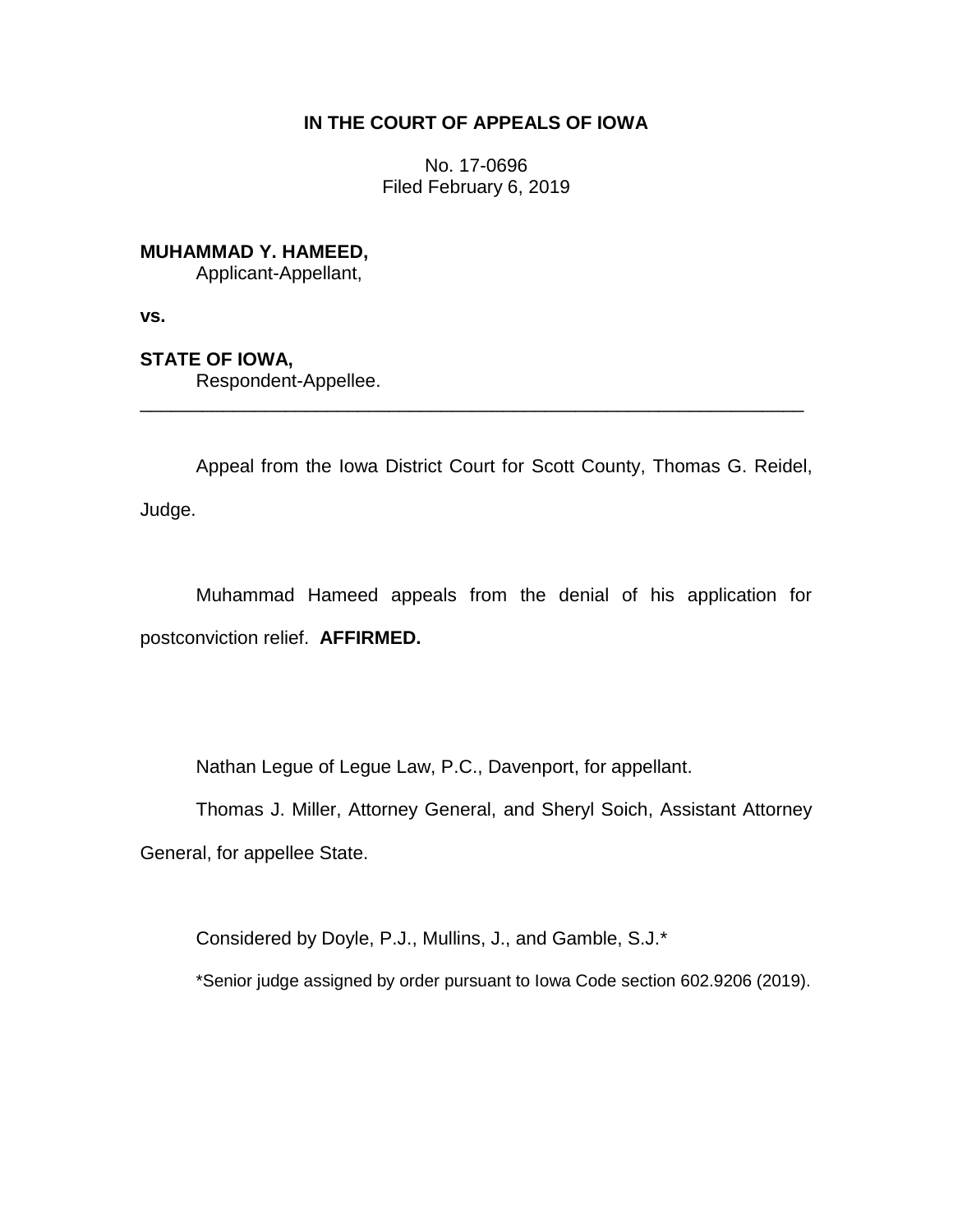## **GAMBLE, Senior Judge.**

Muhammad Hameed appeals from the denial of his application for postconviction relief (PCR), contending his criminal trial counsel was ineffective in a number of respects. The PCR court considered the record, heard testimony from a number of witnesses and received additional evidence, and carefully considered each of Hameed's claims, finding them be without merit or non-prejudicial. On our de novo review, we conclude Hameed's counsel was not ineffective in his representation, and we affirm.

We have previously set out the underlying facts resulting in Hameed's conviction for third-degree sexual abuse, and we need not repeat them here. *See State v. Hameed*, No. 12-1630, 2013 WL 3458095, at \*1-2 (Iowa Ct. App. July 10, 2013). This court noted Hameed admitted having sexual intercourse with the complaining witness, and we found substantial evidence existed to support the jury's finding the sex act was committed by force or against the will of the complainant. *Id.* at \*4-6. Our supreme court denied further review.

Hameed filed a PCR application. The facts of the PCR proceeding revealed Hameed was the manager of an adult club in Davenport, Iowa, known as the Chorus Line. The complaining witness and a friend came to the club in March 2011 to attend a Mardi Gras party. An employee refused to serve alcohol to the complaining witness because she was under the legal drinking age. As an employee was escorting her out of the club, Hameed invited the complaining witness and her friend to the back room. At the criminal trial, the complaining witness and her friend testified that Hameed gave them each a shot of an unknown substance and they blacked out shortly thereafter. The State alleged the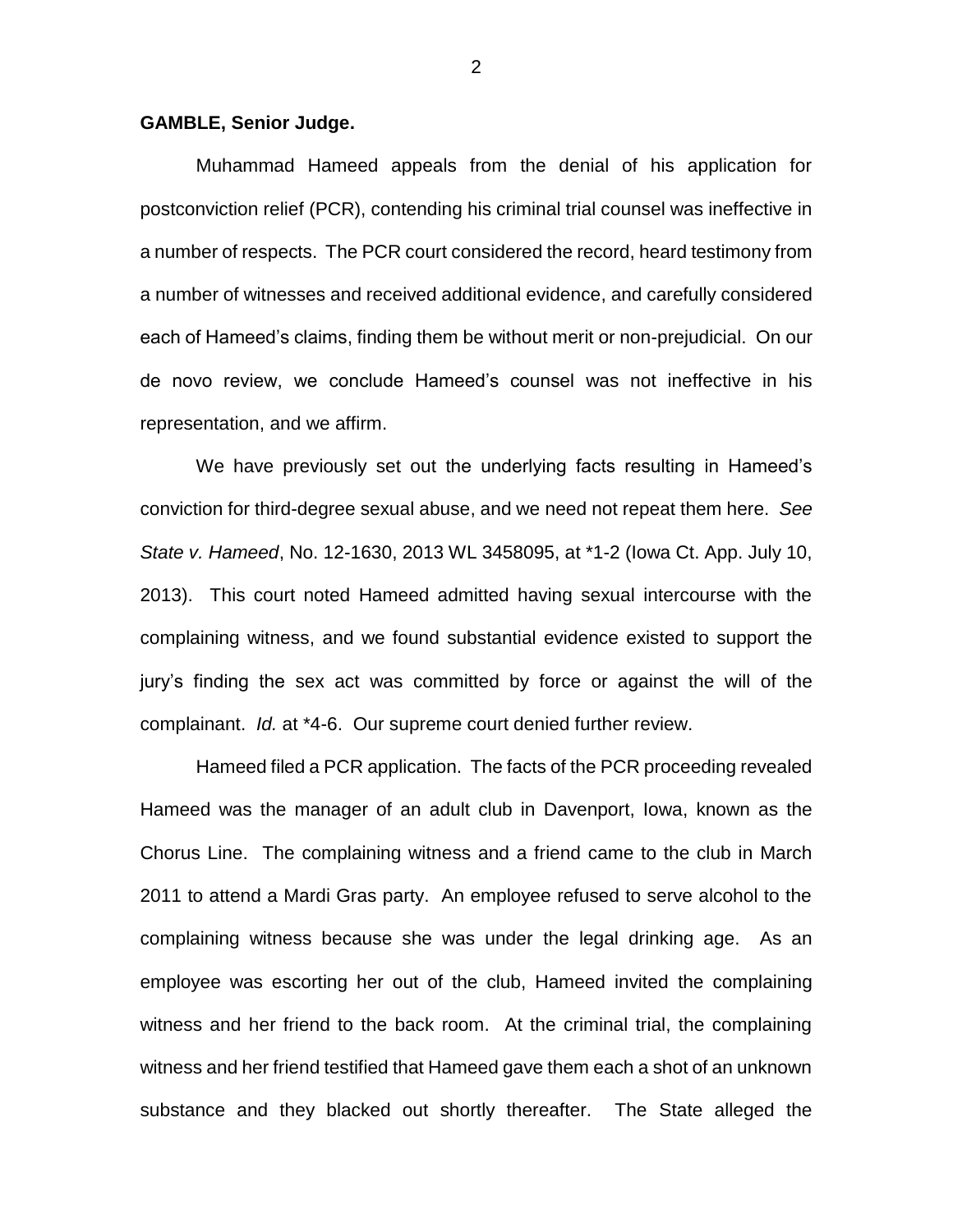complaining witness became incapacitated and Hameed had sex with her in the back room by force and against her will.

During the investigation, the police seized the club's computer tower containing surveillance video. The police copied four hours of the surveillance video from several camera angles onto a thumb drive and returned the computer to Hameed. The copied video captured the complaining witness entering the club apparently unimpaired and stumbling out of the club with the assistance of a man an hour and seventeen minutes later.

The police produced an edited version of the surveillance video on a DVD for use at trial. The edited version included clips of the complaining witness entering and leaving the club. The State produced a copy of the DVD for Hameed's first attorney. Hameed dismissed his first attorney, and new counsel appeared.<sup>1</sup> Hameed's new trial counsel reviewed the DVD. Trial counsel was satisfied and did not seek production of the entire surveillance video. The PCR court found that counsel breached a duty in not attempting to view the entire surveillance video. However, the court concluded Hameed had not established prejudice.

Hameed claimed the complaining witness was not intoxicated and came on to him in the back room. He claimed the sex was consensual. His trial counsel believed the clips of the surveillance video on the DVD supported Hameed's version of events. Hameed's trial counsel was an experienced criminal defense

 $\overline{a}$ 

3

<sup>&</sup>lt;sup>1</sup> Trial was originally set for November 7, 2011, but was rescheduled for December 19. On December 12, the State sought a continuance. Trial was rescheduled for February 6, 2012. On February 6, 2012, Hameed asked that his first attorney withdraw, and trial was continued. New counsel appeared for Hameed on February 17, and trial was rescheduled and eventually held on July 9, 2012.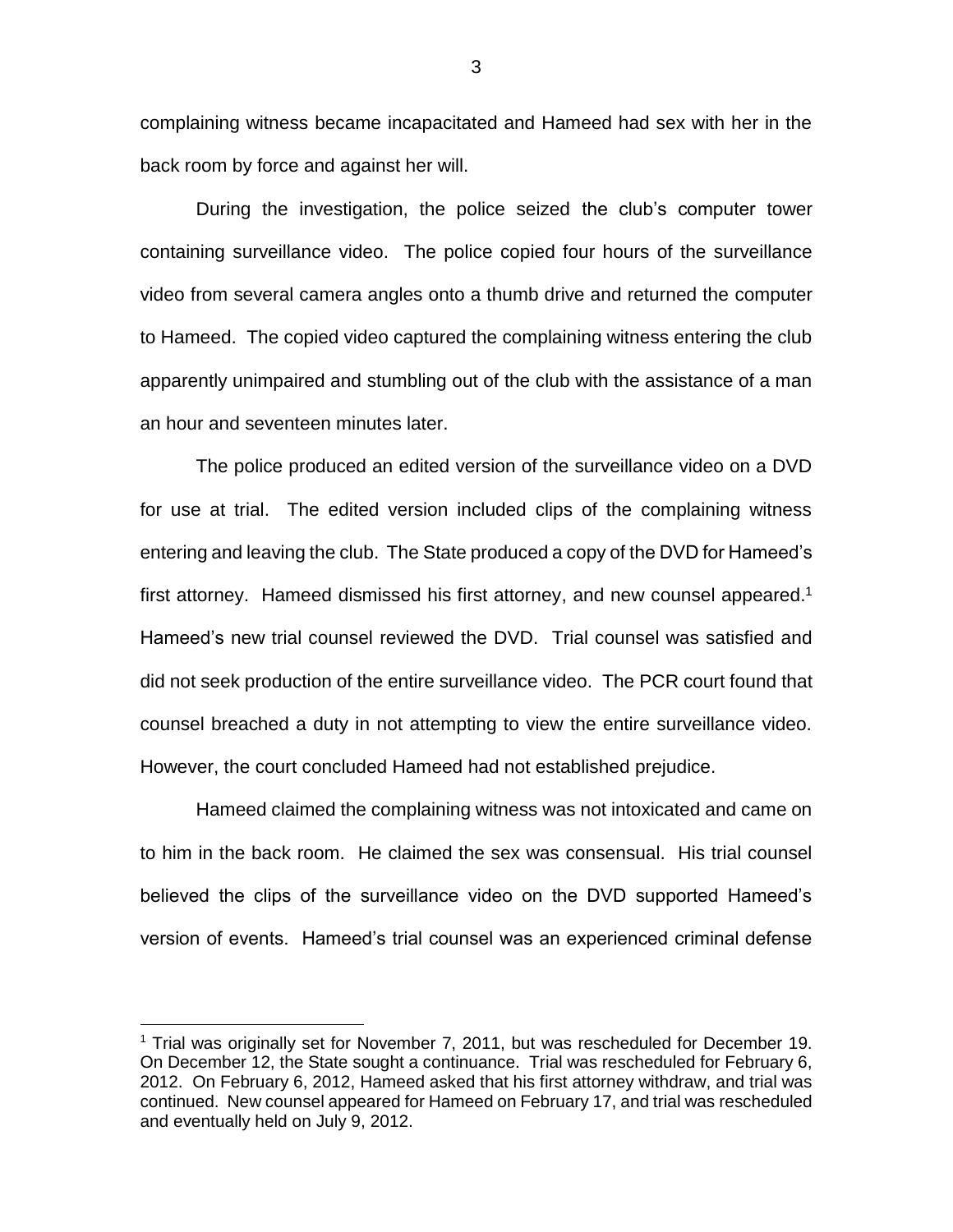attorney. He settled on a trial strategy based on the theory that the complaining witness was not intoxicated when she entered the club and the back room, she was capable of consent, she consented to sex with Hameed, and she became intoxicated after the sex act and before she left the club. Trial counsel chose not to pursue other avenues and did not call witnesses that did not support this theory of the case.

Hameed claims that upon the return of the computer tower all the surveillance video was deleted. He asserts the police destroyed the full surveillance video. However, Hameed did not have a forensic expert examine the hard drive. He put it back into service and recorded over it. Hameed does not know what was on the surveillance video and cannot say how it would have helped his defense. The police deny destroying the surveillance video. The evidence presented on this issue at the PCR trial would not support a spoliation instruction.<sup>2</sup>

With respect to Hameed's claims that counsel did not call defense witnesses, one of the potential witnesses, Jillian Caves, testified at the PCR trial. Trial counsel testified he chose not to call her at the criminal trial because he did not believe her testimony would assist the defense.

Hameed wanted expert testimony about possible alcohol blackouts and the effects of the prescription drug Adderall. There was nothing presented that would show the complainant had taken Adderall.

 $\overline{a}$ 

 $2$  "A spoliation instruction is 'a direction to the jury that it [may] infer from the State's failure to preserve [evidence] that the evidence would have been adverse to the State.'" *State v. Hartsfield*, 681 N.W.2d 626, 630 (Iowa 2004) (quoting *State v. Vincik*, 398 N.W.2d 788, 795 (Iowa 1987)).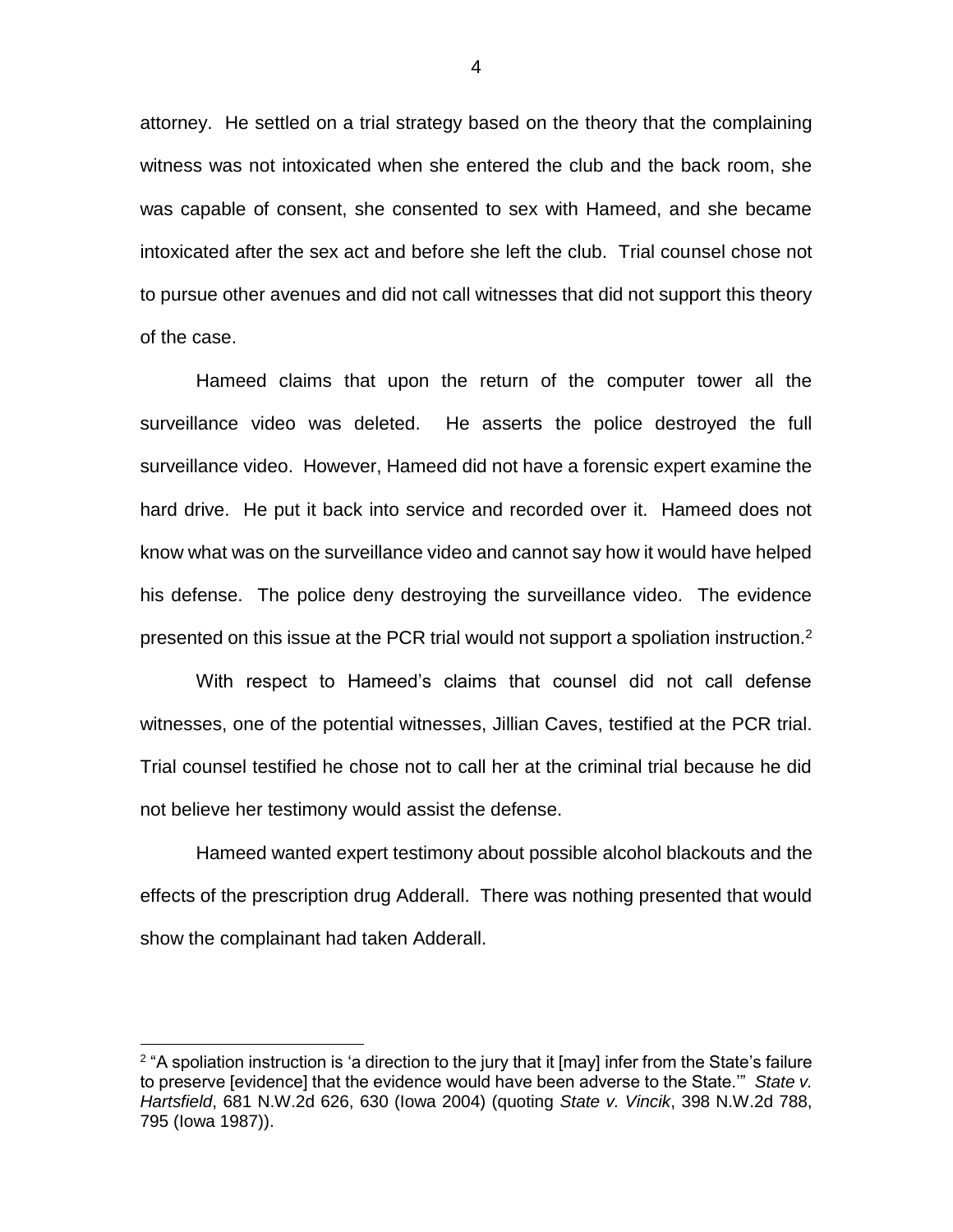Hameed was a manager of the Chorus Line. He was not the owner. The Chorus Line was involved with litigation against the city over its permit to have an adult business at its location. Hameed argues the police pursued his criminal conviction in retaliation for the ongoing civil litigation. Hameed called two attorney witnesses about that litigation, but the PCR court found there was no credible evidence the criminal action was related.

At the criminal trial, the complaining witness testified she never returned to the club because she had been sexually assaulted there by Hameed. Hameed's counsel called photographer Robert Griffin as a witness. Griffin took photographs of the complaining witness's fresh tattoo at the Mardi Gras party in March 2011. He also took a picture showing she attended a Halloween party at the club in October 2011—the same tattoo can be seen on the complainant's shoulder. Trial counsel introduced the photos into evidence but did not pursue further impeachment or argument on this point. The court found trial counsel could have been more aggressive in impeaching the testimony of the complaining witness concerning her appearance at the club in October. However, the court concluded trial counsel was otherwise effective and any shortcomings did not prejudice Hameed. The court denied Hameed's PCR application.

On appeal, Hameed asserts the court erred in concluding his trial counsel was not ineffective in (1) failing to pursue missing surveillance video from the club, (2) failing to call several defense witnesses who were available, (3) failing to develop expert testimony regarding the complaining witness's intoxication, (4) failing to explore Hameed's claims of wrongful and retaliatory prosecution, and (5)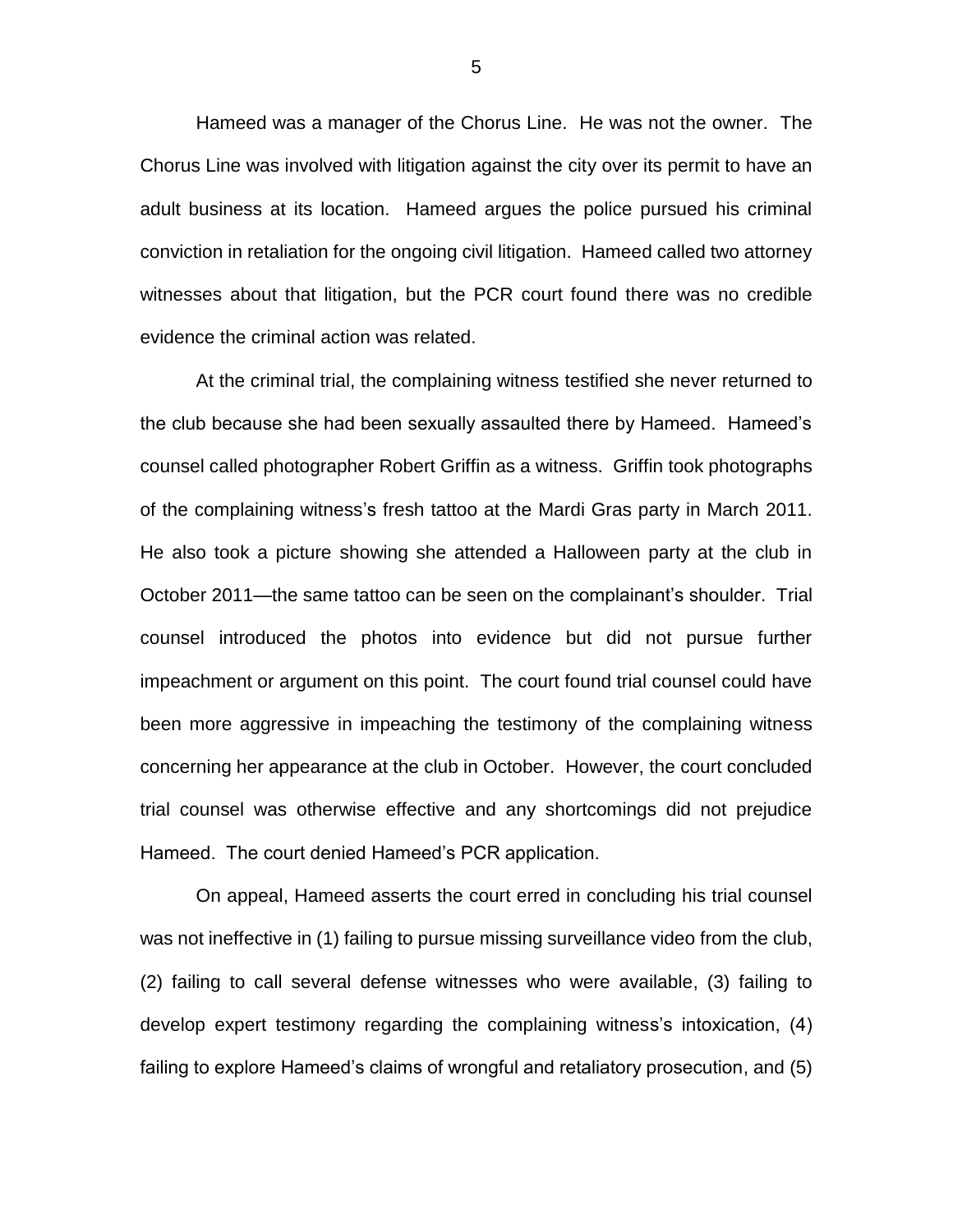failing to properly emphasize evidence controverting the complaining witness's testimony that she did not return to the club after the sex act in March 2011.

We conduct a de novo review of claims of ineffective assistance of counsel. *Goode v. State*, 920 N.W.2d 520, 525 (Iowa 2018). We give weight to the trial court's findings, especially as they pertain to the credibility of witnesses, but are not bound by them. Iowa R. App. P. 6.904(3)(g).

To prevail on a claim of ineffective assistance of counsel, the applicant must demonstrate both (1) counsel's deficient performance and (2) prejudice. *Strickland v. Washington*, 466 U.S. 668, 687 (1984); *Ledezma v. State*, 626 N.W.2d 134, 142 (Iowa 2001). On the first prong, "the applicant must demonstrate the attorney performed below the standard demanded of a reasonably competent attorney." *Ledezma*, 626 N.W.2d at 142. We "begin with the presumption that the attorney performed competently" and "avoid second-guessing and hindsight." *Id.* Strategic decisions made after a reasonable investigation are rarely assailable. *Id.* at 142- 43. If a breach of duty is established, the applicant must also "demonstrate 'that there is a reasonable probability that, but for counsel's unprofessional errors, the result of the proceeding would have been different.'" *Id.* at 143 (quoting *Strickland*, 466 U.S. at 693).

Upon our de novo review, we agree with the PCR court's findings, which are supported by the record, and its reasonable conclusions. The court found Hameed and his trial counsel had arrived at a trial strategy that the complainant was able to consent to sex but then became intoxicated after the sex act. The court specifically found the testimony of trial counsel—with respect to the information shared with Hameed and the strategic decisions made—was more

6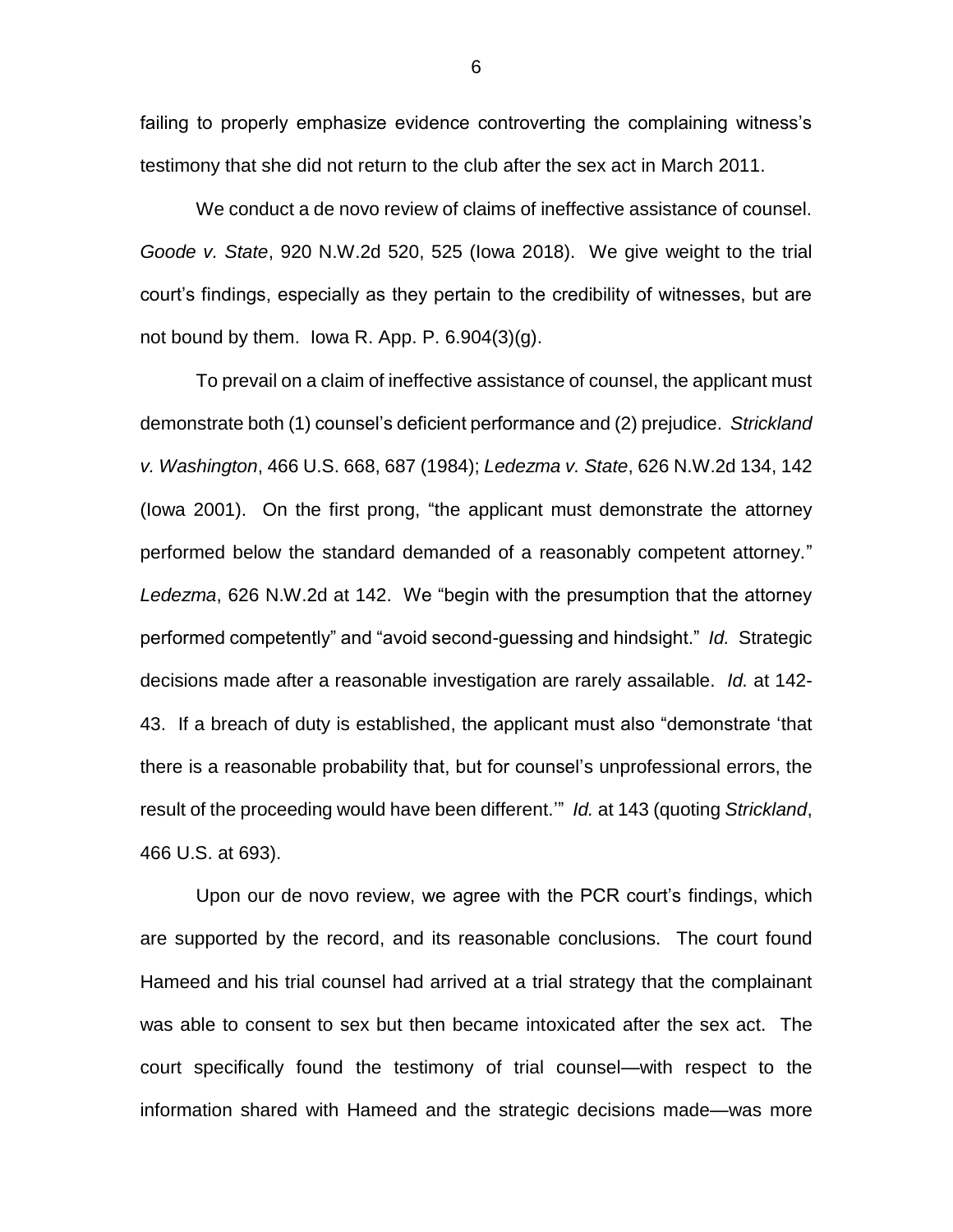credible than Hameed's. We agree that counsel's strategic decisions were reasonable. Hameed has failed to establish his claim of ineffective assistance of counsel.

The PCR court found that trial counsel breached an essential duty in failing to watch the entire surveillance video covering the entire time the complaining witness was in the club. However, we agree with the PCR court's conclusion that Hameed's assertion that the entire video would have aided his defense was speculative. The edited video introduced into evidence by the State supported defense counsel's theory that the complaining witness was sober when she entered the club and was capable of consent when the sex act occurred. The video also supported the contention that the complaining witness required assistance when she left the club indicating she became intoxicated after the sex act. Hameed failed to prove prejudice.

Hameed failed to prove his trial counsel breached an essential duty in other ways alleged by Hameed. The witnesses Hameed claims his trial counsel should have called would have undermined the defense theory that the complaining witness was not intoxicated when the sex act occurred. Further, trial counsel exercised reasonable judgment in making the strategic decision that an expert on intoxication was not necessary as the issue of whether the complaining witness was intoxicated at the time of the sex act was within the common knowledge of jurors, and there was no evidence that she used Adderall.

Hameed's trial counsel introduced photographic evidence showing the complaining witness returned to the club in October 2011. This contradicted her testimony that she did not return to the club after the assault. The jury could